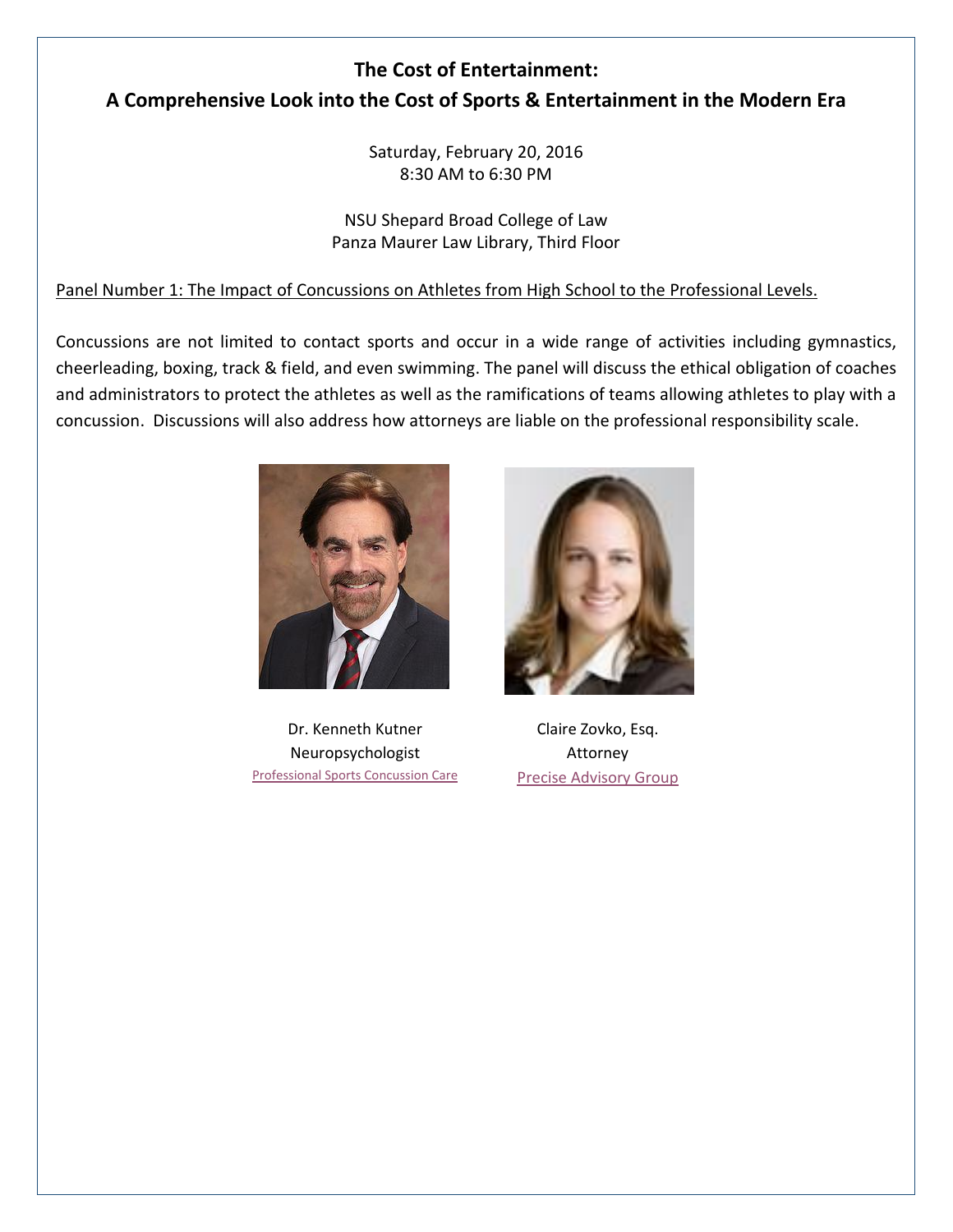## Panel Number 2: The HGH Peyton Manning Issue & Revenge Post & Porn

This panel will discuss the Peyton Manning Human Growth Hormone (HGH) issue in relation to how this recent accusation has exposed a problem within the NFL. The legality of HGH use in professional sports will also be discussed.

Next the panel will shift the discussion to address the controversy with social media "revenge" and the leaking of celebrity nude photos. At this time 13 states have created laws that prohibit what has now come to be known has revenge porn, making it a crime to leak these photos. Even though this issue will be forever recognized with the large amount of celebrity photos that were leaked, it affects more than just celebrities. The panel will look at the legality of these laws as well as the matter of ownership of the photos.



Alan Fertel, Esq. Attorney [Weiss Serota Helfman Cole](http://www.wsh-law.com/attorneys/alan-k-fertel/)  [& Bierman](http://www.wsh-law.com/attorneys/alan-k-fertel/)



Stephen M. Carlisle, Esq. Copyright Officer [Nova Southeastern](http://copyright.nova.edu/)  **[University](http://copyright.nova.edu/)** 



Michael Richmond Moderator [NSU Shepard Broad College](https://www.law.nova.edu/faculty/full-time-faculty/richmond-michael.html)  [of Law](https://www.law.nova.edu/faculty/full-time-faculty/richmond-michael.html)



Luncheon Keynote Speaker James H. ("Jim") Schnare II is a full time in house lawyer who serves as Senior Vice President and General Counsel to Nicklaus Companies, LLC, which is private company in North Palm Beach, Florida, formed in 2007 by Jack Nicklaus to hold and manage his global portfolio of trademarks, media content and celebrity rights and oversee various business interests developed by him related to the sport of golf. Prior to his in house career, Jim was an attorney in private practice in New York, New York, and Palm Beach County, Florida, with a varied career including work in antitrust and commercial litigation, before concentrating his practice on corporate and commercial law in 1983. He is licensed to practice in New York and Florida,

but the business interests of his employer have involved him in a variety or foreign and cross border business and licensing transactions for almost three decades.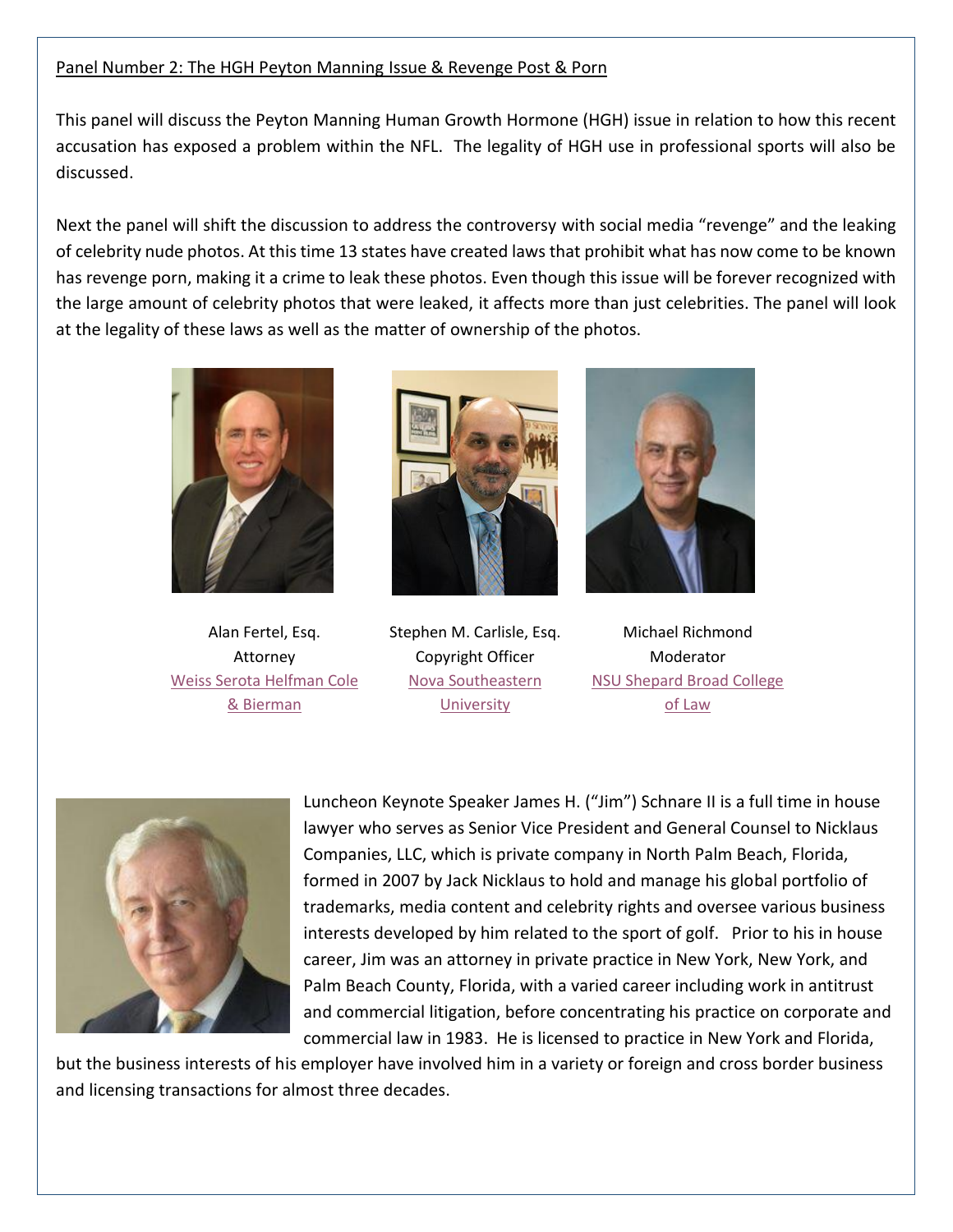### Panel Number 3: Artists Taking Back the Control of the Distribution of the Artists Music.

The battle between artists and their record labels is one that continues and insurmountable unless an artist has the money and resources to create an independent label. Unfortunately, most artists are not in the position to create their own label and are further strained by distribution companies. Distribution companies like Spotify and Amazon MP3 are taking advantage of artists. The claim is that they are the ones who control the rights to the music and not the artists. Panelists will discuss the question of who actually has control and what can really be done about it. They will explain the amount of control the artists actually have versus what the distribution companies can actually claim.



Charlotte Towne, Esq. Attorney [Charlotte Towne, P.A.](http://www.charlottetownelaw.com/)



Richard Wolfe, Esq. Attorney [Wolfe Law Miami](http://wolfelawmiami.com/attorneys-staff)



Ira Abrams, Esq. Adjunct Instructor [FAU Dorothy F.](http://www.fau.edu/music/hp_abrams_i.php)  [Schmidt College of Arts](http://www.fau.edu/music/hp_abrams_i.php)  [and Letters](http://www.fau.edu/music/hp_abrams_i.php)



Marc Stollman, Esq. Moderator [Stollman Law](http://www.stollmanlaw.com/)